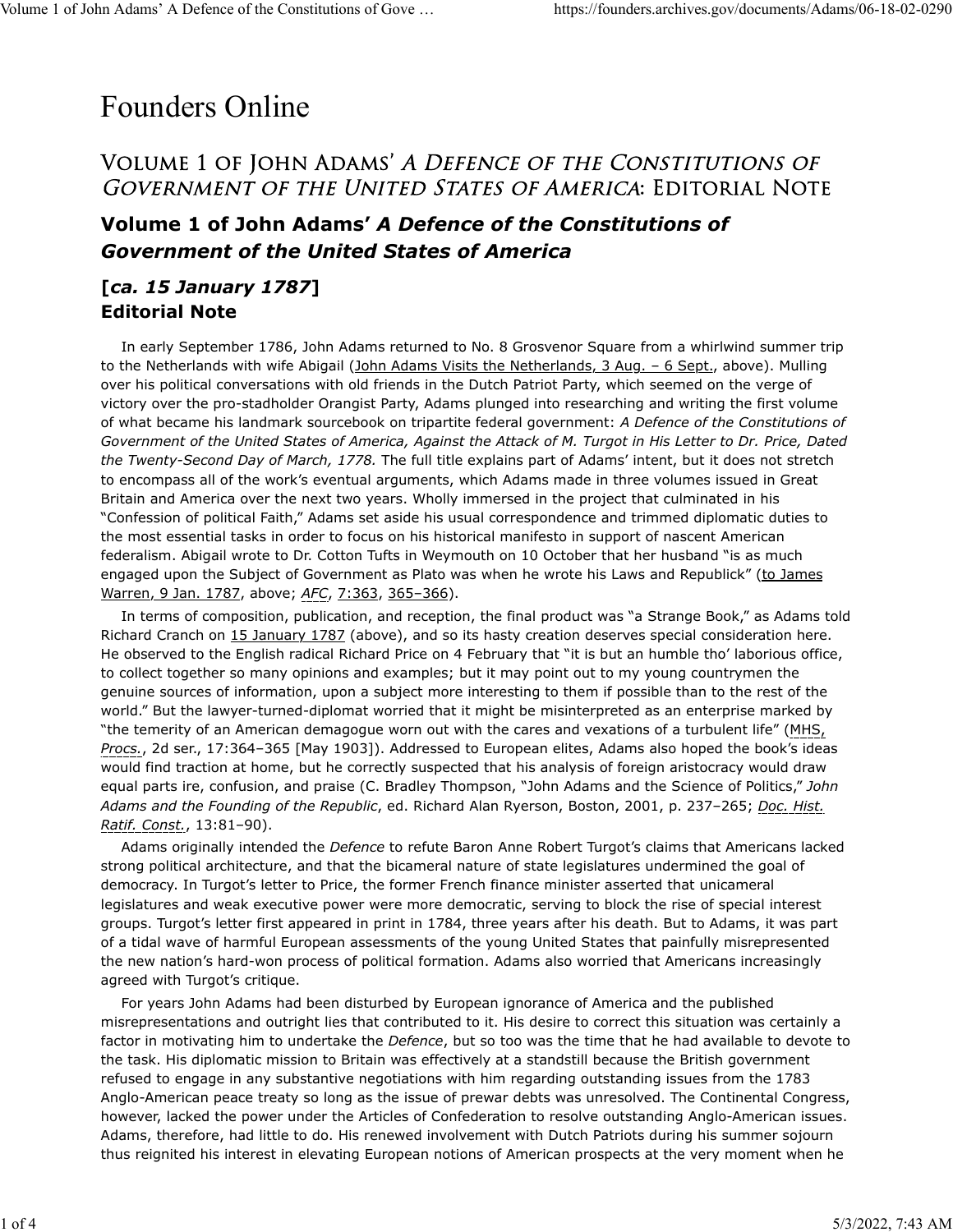had ample time to devote to the task. Indeed, in many ways, Adams resumed in the *Defence* arguments that he had made in 1780 in letters to the Amsterdam lawyer Hendrik Calkoen on the nature and durability of American democracy, and which in October he had published in London (vols. 10:99-117, 196-252; 11:63–68, 108, 259–260).

At the same time, the American legation in London received a steady trickle of news about agrarian unrest in western New England, stemming from dissatisfaction with the legal system, and compounded by difficulties in paying debts and taxes. This deeply troubled Adams' political faith, particularly since many of the dissidents' grievances were directed at provisions of the 1780 Massachusetts Constitution that he had drafted. Critically, as his correspondence—especially that with Charles Storer, Cranch, Tristram Dalton, Rufus King, and Benjamin Hichborn—throughout this volume demonstrates, Adams prepared the first volume mindful only of the sketchiest details of the major actors and episodes of what became known as Shays' Rebellion. Adams knew of the Massachusetts General Court's failure to settle questions of debt and the shortage of money before its adjournment in July 1786, and he learned of the county conventions' demands just as the *Defence*'s first volume entered printer's proofs. But contrary to what he and others would later claim, Adams did not become aware of the more serious and violent mob actions against Massachusetts courts until he began work on the second volume of the *Defence.*

Composing the first volume of the *Defence* was an impulsive and all-consuming project. At first Adams meant to share it with a few friends, but, as Abigail realized, by November 1786 he was "much Swallowed up" in the project and fully "engaged in a work that may prove of no Small utility to our Country" (*AFC*, 7:395–396). In the autumn of 1786, as John Adams toiled, he adopted the epistolary mode he previously used to popular advantage in his Novanglus letters of 1774–1775 and elsewhere, framing it as a series of letters "sent" to Col. William Stephens Smith between 4 October and 21 December 1786. Adams' opening salvo of the *Defence* pieced together or silently quoted from historical examples, mainly drawn from case studies of Italian republics, to demonstrate that balanced government prevented civil war. Adams wrote that America required such a structure in order to nurture and refine classical ideals of democracy. As a leading federalist he argued in the *Defence* and throughout his political life that American government must distribute power evenly among the democratic, aristocratic, and monarchic/executive branches.

In his consideration of the rise of political parties, and in his broadening of American governmental structure beyond the basic tenets of British constitutionalism, Adams' *Defence* made a provocative argument that resonated with the popular call to reform the weak Articles of Confederation. Adams ended volume 1 with the declaration that "all nations, under all governments, must have parties; the great secret is to controul them: there are but two ways, either by a monarchy and standing army, or by a balance in the constitution. Where the people have a voice, and there is no balance, there will be everlasting fluctuations, revolutions, and horrors, until a standing army, with a general at its head, commands the peace, or the necessity of an equilibrium is made appear to all, and is adopted by all." As a postscript, he printed an extract of his 1782 advice to the Abbé de Mably on writing the history of the American Revolution or, more precisely, his thoughts on why Europeans were uniquely unqualified to write about either American history or American government (vol. 14:165–185; JA, *D&A*, 3:202; JA, *Defence of the Const.*, 1:382, 383–392; C. Bradley Thompson, "John Adams's Machiavellian Moment," *Review of Politics*, 57:389–417 [Summer 1995]; John E. Paynter, "The Rhetorical Design of John Adams's *Defence of the Constitutions … of America*," *Review of Politics*, 58:531–560 [Summer 1996]).

Via two ships, the *Polly & Nancy* and the *Neptune*, the first volume of the *Defence* reached American shores in mid-April 1787, just as planning began in earnest for a federal Constitutional Convention to be held that spring in Philadelphia. Abigail and others attributed the rush to print to John Adams' growing fury over the Shaysite rebels' attempts to obstruct government business, though news of the first court closures reached him only as the first volume came off the London press. On 17 January 1787 Abigail wrote to John Quincy Adams that "the seditions in Massachusetts induced your Pappa to give to the World a Book which at first he designed only for a few Friends. He thought it was a critical moment and that it might prove usefull to his Countryman and tend to convince them that salutary restraint is the vital principal of Liberty, and that those who from a turbulent restless disposition endeavour to throw of every species of coercion, are the real Enemies of freedom, and forge chains for themselves and posterity" (*Doc. Hist. Ratif. Const.*, 13:82–84; *AFC*, 7:443).

Provocative in its patchwork approach to history and political argument, the *Defence* at first garnered favorable attention and positive reviews from his transatlantic circle of intellectuals and statesmen. Dr. John Brown Cutting, a confidant of Adams and Thomas Jefferson, was one of the first to read the *Defence*'s initial volume, probably in manuscript form. Cutting praised it in his 13 December 1786 letter, above. By January 1787, the *Defence* was published in London by Charles Dilly, and, throughout 1787, the praise and commentary began to roll in. On 15 January, Adams sent 100 copies to Tufts (from Tufts, 15 May, Adams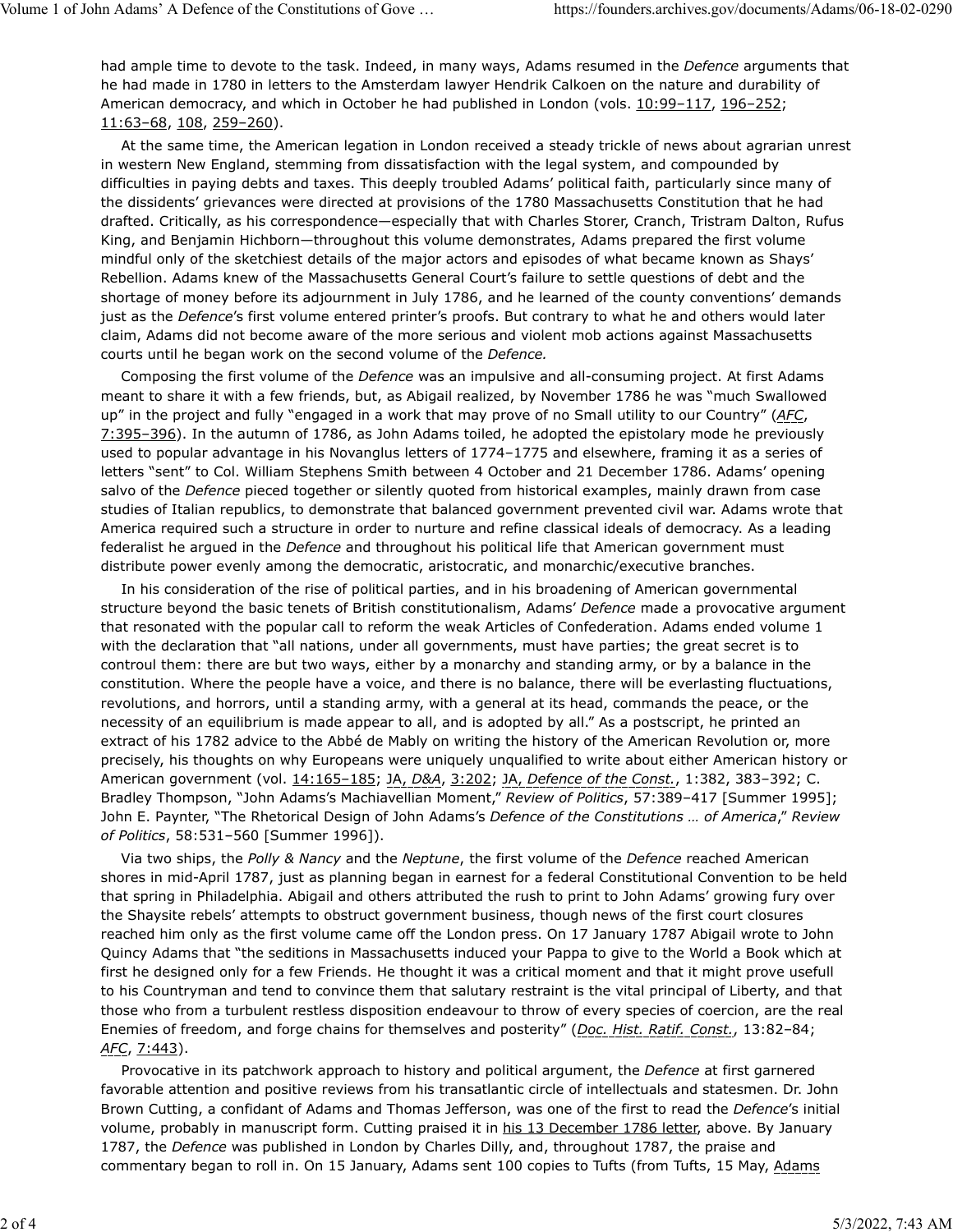Papers). On Adams' behalf, Tufts presented copies to family members and influential acquaintances like Samuel Williams, John Thaxter, Dalton, Rev. Anthony Wibird, and James Warren; additional volumes were earmarked for Harvard College and the new American Academy of Arts and Sciences (to Tufts, 15 Jan., Adams Papers). Adams also sent the *Defence* to John Jay, Tench Coxe, Benjamin Franklin, David Ramsay, Thomas McKean, and Benjamin Rush, among others.

On 20 April, an excerpt was printed in a Boston newspaper, and one Boston bookseller who listed the book on 28 April sold thirty copies within a week. Between 22 June and 7 September, extracts of the *Defence* were published twice weekly in the *Massachusetts Gazette*, while Philadelphia and New York newspapers printed initial portions between 9 May and 6 June. In January 1788, as John and Abigail Adams packed up the American legation to return home, the *Defence*'s first volume entered a third edition in Boston. Despite the rapid assembly of his research, Adams eyed his book sales with scholarly satisfaction. "I have rescued from everlasting oblivion, a number of Constitutions and Histories, which, if I had not submitted to the Drudgery, would never have appeared in the English Language," Adams wrote to Tufts on 23 January 1788. "They are the best Models for Americans to Study, in order to show them the horrid precipice that lies before them in order to enable and Stimulate them to avoid it" (*Doc. Hist. Ratif. Const.*, 13:81–90; 14:499–500).

John Adams oversaw the first volume's distribution in Europe, and the *Defence* received key promotions from his network of Enlightenment-era thinkers, including Jefferson, the Marquis de Condorcet, the Duc de La Rochefoucauld, Price, Thomas Brand Hollis, Philip Mazzei, and the Marquis de Lafayette. Throughout the spring and summer of 1787, Price widely praised the *Defence* in letters to Arthur Lee, William Bingham, and Rush. In a letter to Bingham of [May–June 1787], Price, now largely persuaded by Adams' arguments, declared the *Defence* to be the final renunciation of criticisms against American government first launched at him by Turgot: "The chief design of it is to show, that the powers of legislation ought to be lodged in more than one assembly; and he has convinced me so entirely of this, that I wish I had inserted a note on that passage in Mons. Turgot's letter to me, which has occasioned Mr. Adam's book, to express my disapprobation of it." But despite indicating his support for Adams' vision of a tripartite constitutional government, Price remained fairly critical of Americans' ability to implement such a balanced system. "I must believe they will prove at last such an example and benefit to mankind, as I have expected," Price wrote. "But before this can happen, they have much to do" (*The Correspondence of Richard Price*, eds. W. Bernard Peach and D. O. Thomas, 3 vols., Durham, N.C., 1983–1994, 3:120–121, 135–136, 147).

Reactions to the first volume of the *Defence* highlighted the spectrum of intellectual differences that critically supported American political growth. Jefferson disagreed with Adams' depiction of Congress as a diplomatic body, but ultimately concluded in a 23 February letter to Adams that his *Defence* would "do great good in America. It's learning and it's good sense will I hope make it an institute for our politicians, old as well as young." Many, like Ramsay, inhaled the *Defence* in tandem with Adams' replies to Calkoen. "This work is universally admired in Carolina & I flatter myself it will be instrumental in diffusing right notions of government," Ramsay wrote to Adams on 20 September 1787. "I devoutly wish that the sentiments of it were engraven on the heart of every legislator in the United States." Along with Mazzei, Jefferson proposed a French edition to the bookseller Jacques François Froullé, but it was not printed in Paris until 1792 by Jacques Vincent Delacroix, and then as *Défense des constitutions americaines* (Jefferson, *Papers*, 11:118, 176–177; *Doc. Hist. Ratif. Const.*, 13:81–90; *AFC*, 7:365–366; Amer. Philos. Soc., *Trans.*, new ser., 55:114–115 [1965]). For a comprehensive survey of reactions to the work, see appendix C of Charles Warren, *The Making of the Constitution*, Boston, 1928, p. 815–818.

The *Defence*'s opening volume served to articulate and disseminate John Adams' belief that Americans must combine precepts of classical republicanism and English constitutionalism in order to build a balanced, tripartite government. The first volume of the *Defence*, which proved formative in shaping and reinforcing public opinion at a crisis point of constitutional reform, also reintroduced Adams to American citizens as an ardent federalist thinker. Volumes 2 and 3 of the *Defence* appeared in August 1787 and January 1788, respectively. Given the work's multivolume scope and the range of reactions that it generated, the editors have chosen to explore the second and third parts in the forthcoming volume 19 of the *Papers of John Adams.* Adams' literary notes, research materials, and drafts of the preface to the first volume and other portions of the entire *Defence* are filmed at M/JA/9, Adams Papers Microfilms, Reel 188. A modern reprint of the *Defence* was issued by Da Capo Press in 1971.

*Note:* The annotations to this document, and any other modern editorial content, are copyright © The Massachusetts Historical Society. All rights reserved.

#### Back to top SOURCE PROJECT Adams Papers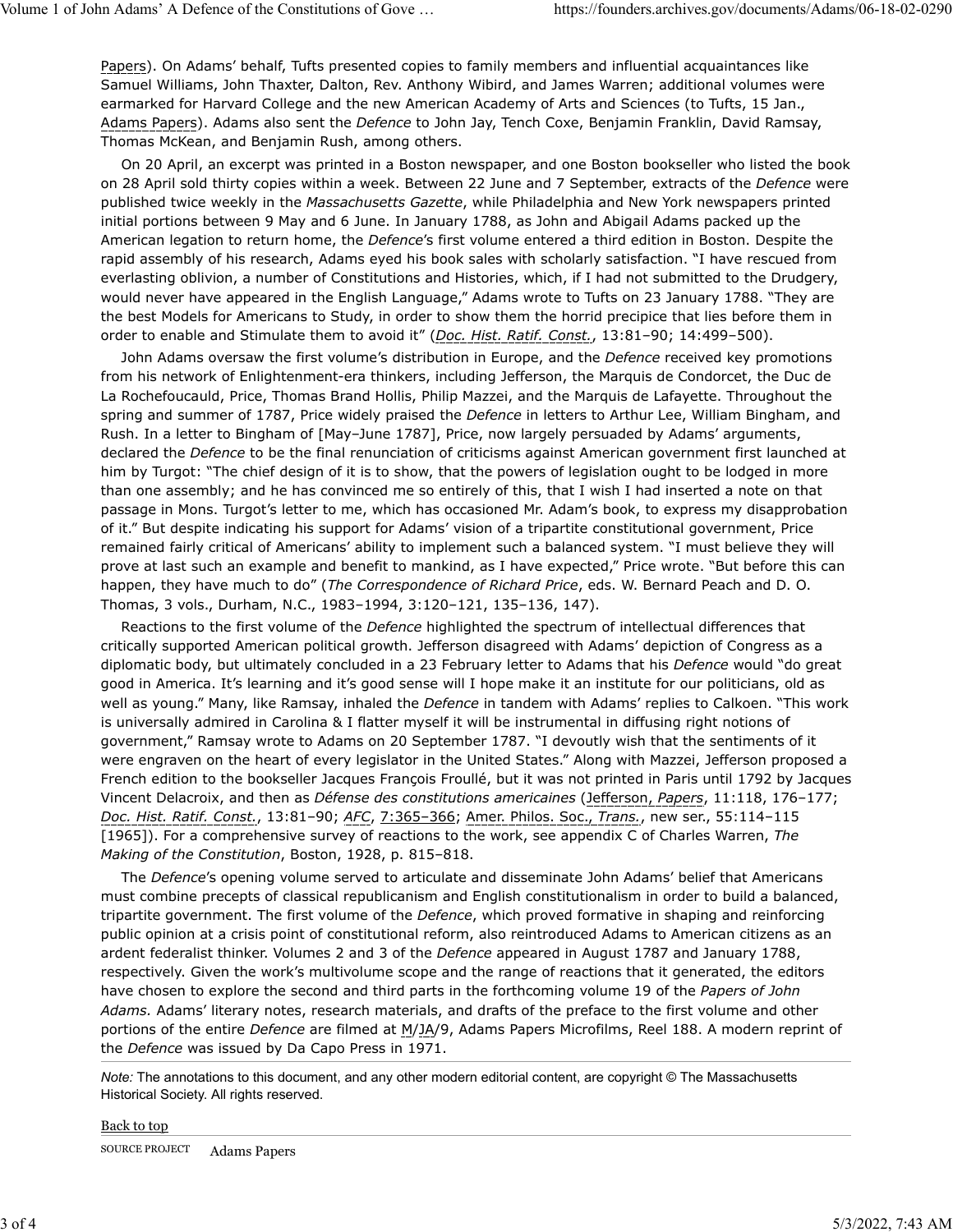| <b>TITLE</b> | Volume 1 of John Adams' A Defence of the Constitutions of   |
|--------------|-------------------------------------------------------------|
|              | Government of the United States of America: Editorial       |
|              | Note                                                        |
| CITE AS      | "Volume 1 of John Adams' A Defence of the Constitutions of  |
|              | Government of the United States of America: Editorial       |
|              | Note," Founders Online, National Archives,                  |
|              | https://founders.archives.gov/documents/Adams               |
|              | /06-18-02-0290. [Original source: The Adams Papers,         |
|              | Papers of John Adams, vol. 18, December 1785–January        |
|              | 1787, ed. Gregg L. Lint, Sara Martin, C. James Taylor, Sara |
|              | Georgini, Hobson Woodward, Sara B. Sikes, Amanda M.         |
|              | Norton. Cambridge, MA: Harvard University Press, 2016,      |
|              | pp. $544 - 550$ .                                           |
|              |                                                             |

The National Historical Publications and Records Commission (NHPRC) is part of the National Archives. Through its grants program, the NHPRC supports a wide range of activities to preserve, publish, and encourage the use of documentary sources, relating to the history of the United States, and research and development projects to bring historical records to the public.

Founders Online is an official website of the U.S. government, administered by the National Archives and Records Administration through the NHPRC, in partnership with the<br>University of Virginia Press, which is hosting this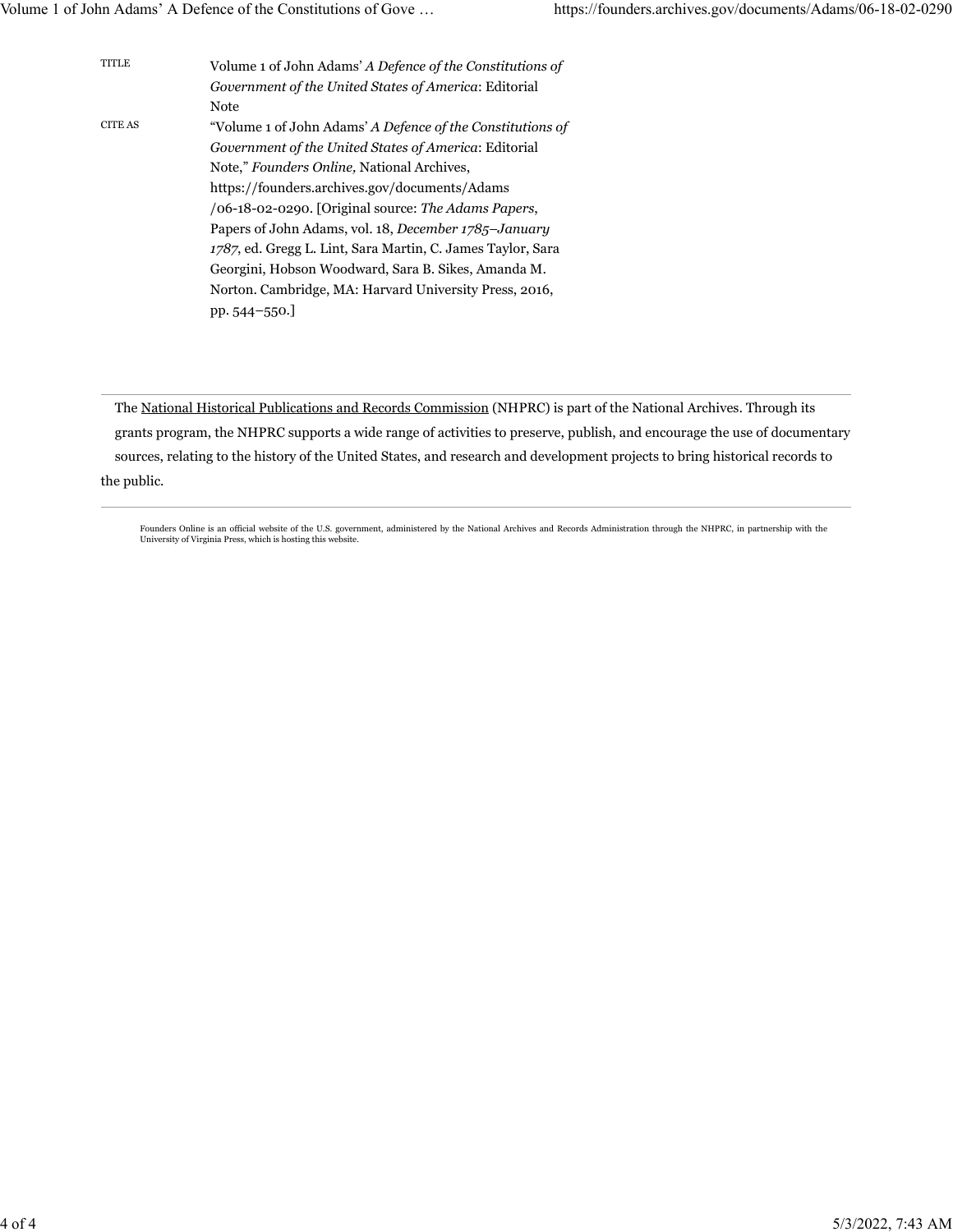#### $D$   $E$   $F$ ENC E

OF THE

**CONSTITUTIONS or GOVERNMENT** 

#### OF THE

# UNITED STATES OF AMERICA.

#### BY JOHN ADAMS, LL.D.

MUMBER OF THE ACADEMY OF ARTS AND SCIENCES AT ROSTON.

 $V$  O L.

As for us Englifhmen, thank Heaven, we have a better fenfe of government, delivered to us from our anceftors. We have the notion of a public, and a conflitution; how a legiflative, and how an executive is moulded. We underftand weight and meafure in this kind, and can reafon juftly on the balance of power and property. The maxims we draw from hence are as evident as thofe of mathematics. Our increafing knowledge thews us every day more and more what common fenfo is in politics. SHAFTESBURY's Charact. vol. i. p. 108.

"Tis fcarce a quarter of an age fince fuch a happy balance of power was fettled between our prince and people, as has firmly fecured our hitherto precarions liberties, and removed from us the fear of civil commotions, wars, and violence, either on account of the property of the fubject, or the contending titles of the crown.

×

#### LONDON:

PRINTED FOR C. DILLY, IN THE POULTRY ; AND

JOHN STOCKDALE, PICCADILLY.

M.DCC.LXXXVII.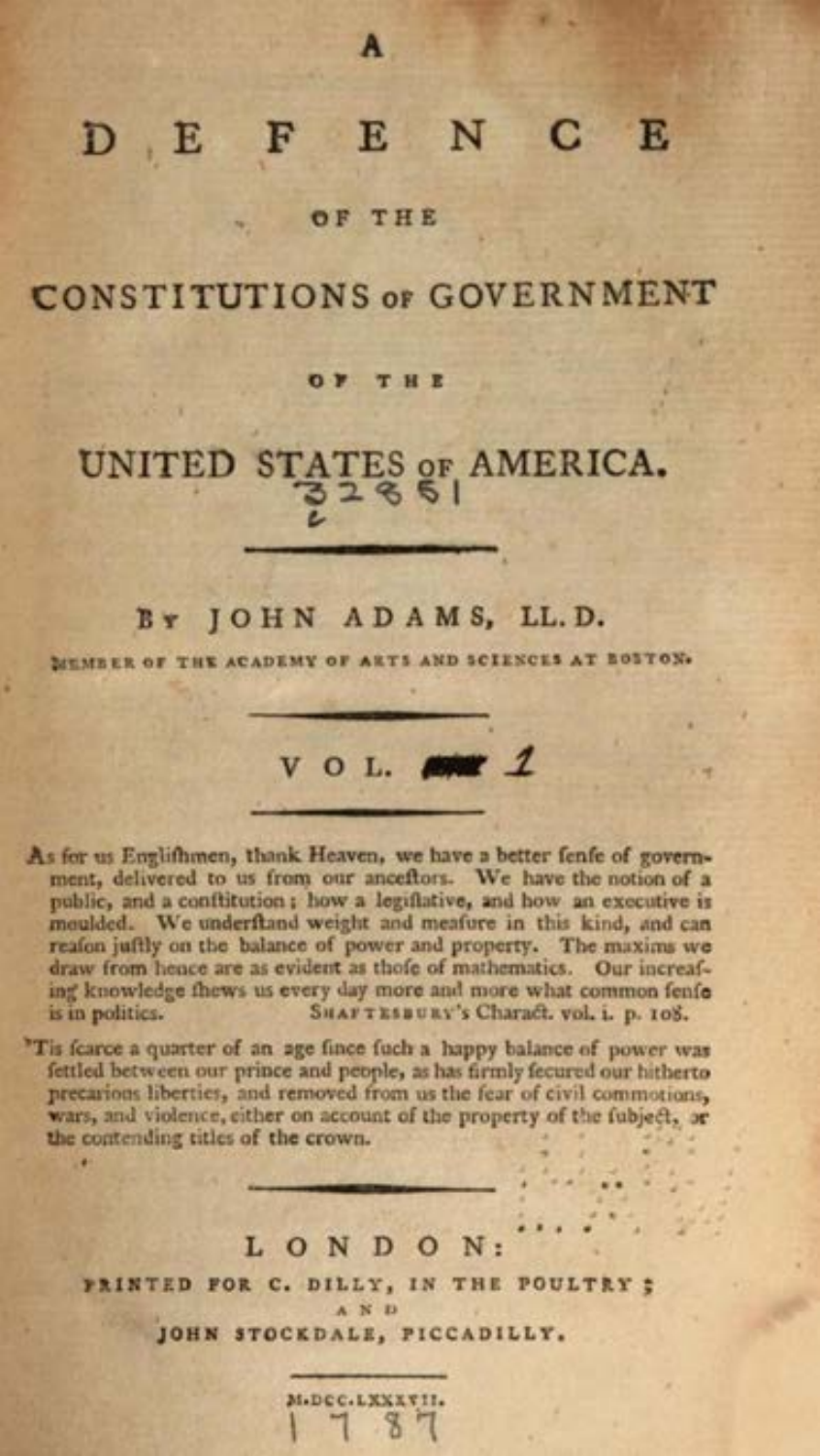#### CONTENTS.

#### LETTER

XXX

ANCIENT ARISTOCRATICAL REPUBLICS. XXXVI. Rome 215

ANCIENT MONARCHICAL REPUBLICS.

| XXXVII. Tacitus | <b>The Second</b>      | <b>Read</b> | 225 |
|-----------------|------------------------|-------------|-----|
|                 | XXXVIII. Homer-Phæacia |             | 232 |
|                 | XXXIX. Homer-Ithaca    |             | 237 |
|                 | Homer                  |             | 242 |

ANCIENT ARISTOCRATICAL REPUBLICS.

| XL. Lacedæmon | <b>The Second Second</b> |  | 7249 |
|---------------|--------------------------|--|------|
|---------------|--------------------------|--|------|

ANCIENT DEMOCRATICAL REPUBLICS.

|                | XLI. Athens      |   | $-260$ |                 |
|----------------|------------------|---|--------|-----------------|
|                | XLII. Antalcidas |   |        | $-286$          |
| XLIII. Achaia  |                  |   |        | $-295$          |
| XLIV. Crete    |                  | - |        | $-305$          |
| XLV. Corinth   |                  |   |        | $-308$          |
| XLVI. Argos    |                  |   |        | <b>THE 2311</b> |
| XLVII. Iphitus |                  | - |        | $-315$          |
| XLVIII. Thebes |                  | ╾ |        | $-318$          |
|                |                  |   |        |                 |

ANCIENT ARISTOCRATICAL REPUBLICS.

XLIX. Crotona-Pythagoras 322

ANCIENT

Page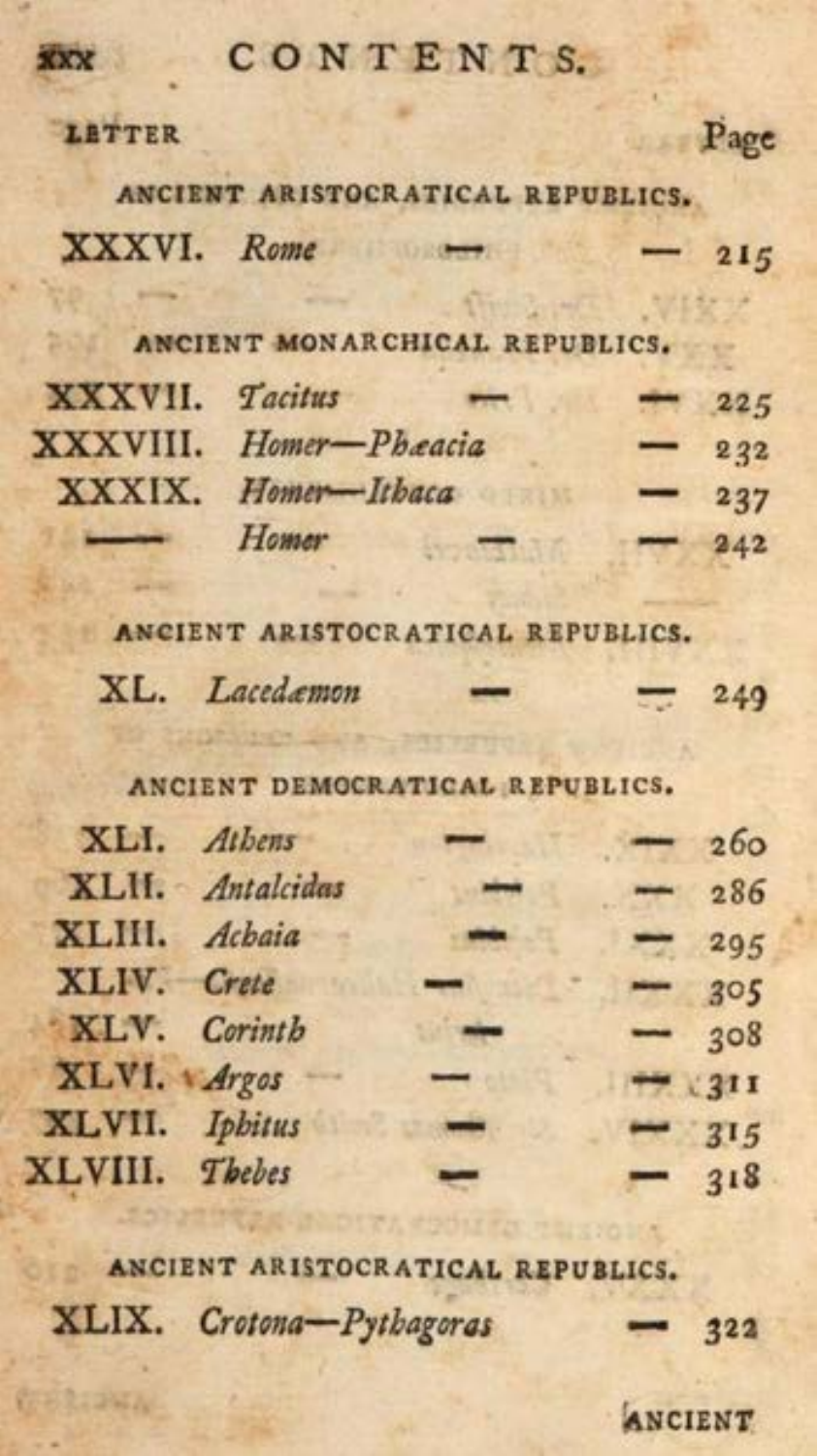courfe of the ftruggle between the kings and archons, the multitude were fo often called upon, to claim the whole power, and prepared the fubfequent revolution, from ariftocracy to demozuw yfuriat aiti stoased cracy.

Through the whole of Tacitus and Homer, the three orders are vifible both in Germany and Greece; and the continual fluctuations of law, the uncertainty of life, liberty, and property, and<br>the contradictory claims and continual revolutions, arofe entirely from the want of having the prerogatives and privileges of thofe orders defined, from the want of independence in each of them, and a balance between them. res Shard risil as what's power liter backets.

## add to anoft L E T T E R XL, The Most

and in over able to give middle

ANCIENT ARISTOCRATICAL -Tender Mori REPUBLICS.

chy to antiotrack: that it from limps to arthons,

Die gaimiste TACEDAMON. This of

Hence the

FROM the days of Homer to those of Licur-<br>gus, the governments in Greece were mo-<br>narchical in name and pretention, but ariftocratical in reality. The archons were impatient of regal government, conftantly ftruggling againft except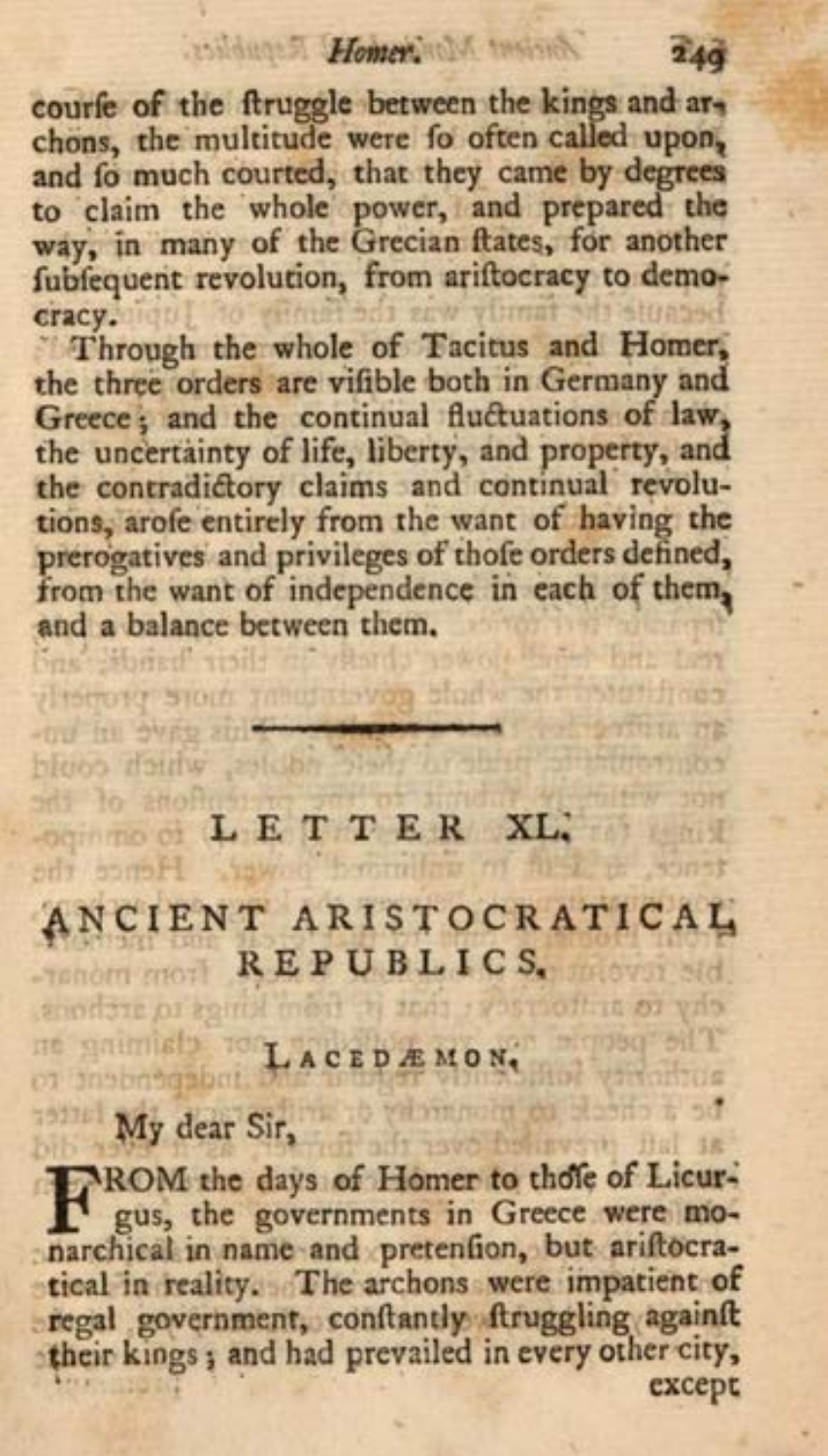#### Ancient Ariftocratical Republics.

250

except Sparta, to abolith the royal authority, and fubilitute an ariftocracy of archons in its place. In Lacedæmon, too, where there were eight-andtwenty archons contending againft two kings, they had brought the whole country into the utmoft confution. The circumftance of two kings, which perhaps prolonged the regal power longer in Sparta than in any other city, originated in the fondnels of a mother. Ariftodemus, one of the defeendants of Hercules, to whole thare Laconia fell, upon the divifion of the Peloponnefus, after the return of that family from banifhment, leaving twin fons, Eurifthenes and Procles; their mother refuling to determine which had the right of primogeniture, it was agreed that both fhould fucceed to the crown with equal authority, and that the pofterity of each fhould inherit. The nobles took advantage of all the jealoufies which arofe between the two families, obliged each to court them, and from time to time to make them conceffions, until the royal authority was loft; and as the archons could not agree, each party now began to court the people, and univerfal anarchy prevailed.

Lycurgus, of the family of Procles, and only in the tenth defcent from Hercules, fucceeded his brother Polidectes; but being told his brother's widow was with child, he declared himfelf protector only, and refigned the crown. Such a difinterefted indifference to a crown in any one of royal or noble blood, was fo unexampled in that age, that no wonder it was much admired and<br>very popular. The ambitious princefs, his fifter, offered to marry him, and remove out of his way the only competitor, by procuring an abortion. He deceived her by counterfeited tendernefs; and diverted her from the thoughts of an abortion, by promifing